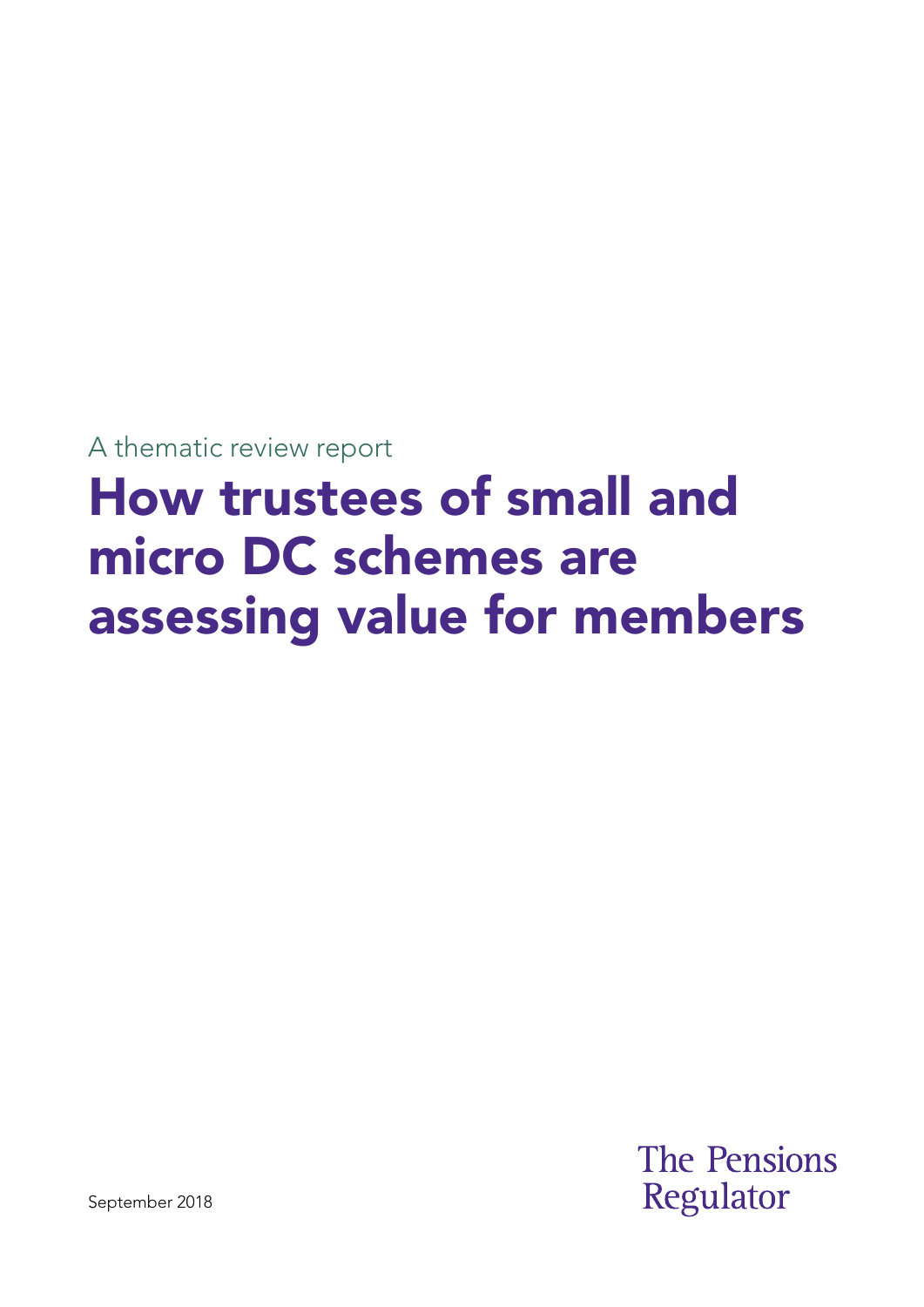## **Contents**

| Introduction                                                          | page 3     |
|-----------------------------------------------------------------------|------------|
| Background                                                            | page 3     |
| The review                                                            | page 4     |
| Key risks and failures:                                               | page 5     |
| Explanation of VFM assessments in chair's statement lacking in detail | page 5     |
| Issues relating to with-profits investments                           | page 6     |
| Evidence of good practice                                             | page 7     |
| Engaging membership to identify member needs                          | page 7     |
| Detailed explanation of measures taken to assess value                | page 8     |
| Failures to comply                                                    | page 9     |
| Next steps                                                            | page 10    |
| How to contact us                                                     | back cover |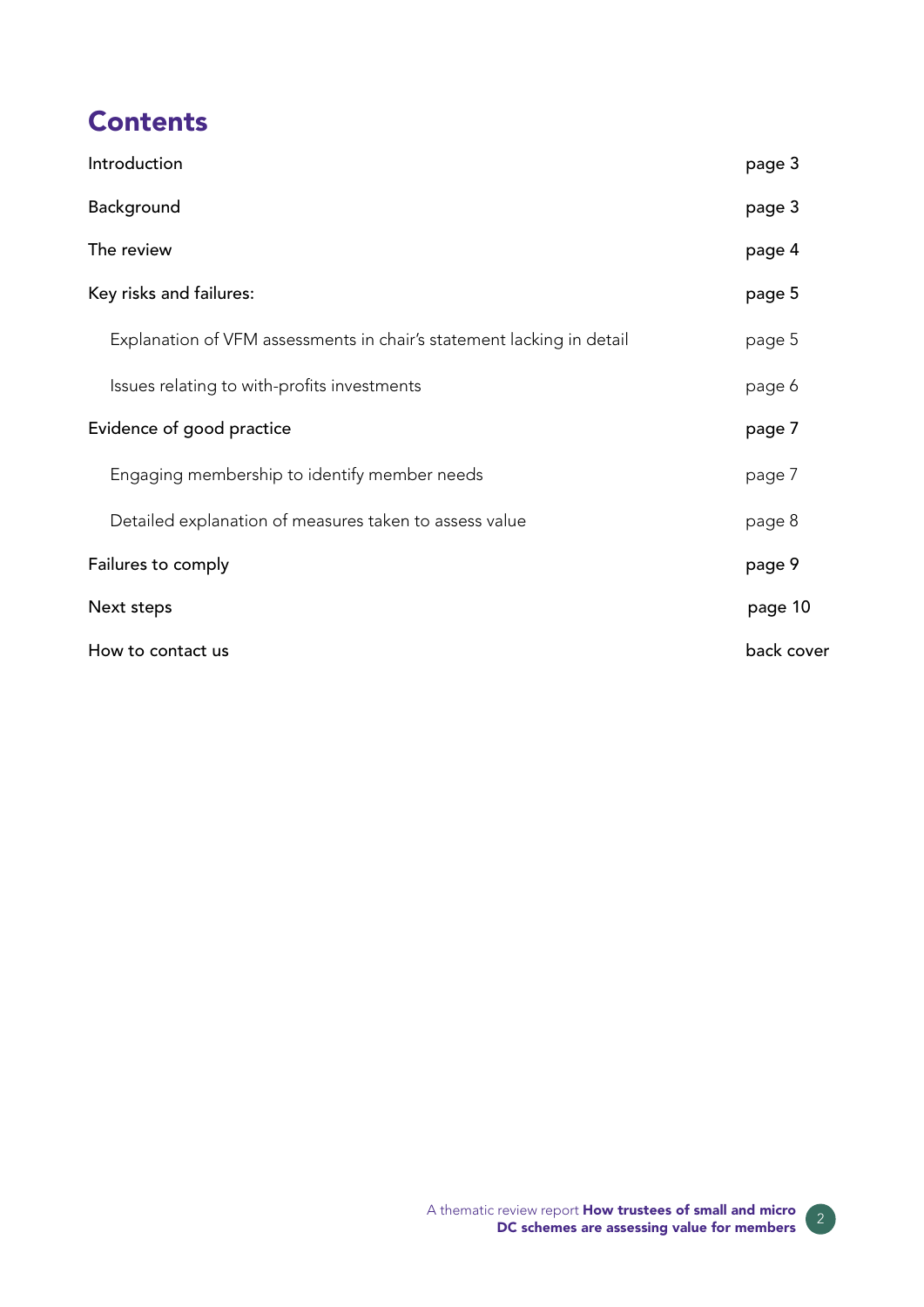## Introduction

Many trustees of defned contribution (DC) occupational pension schemes are legally required to assess whether the charges and transaction costs paid for from member funds provide good value. This requirement, which was introduced in The Occupational Pension Schemes (Charges and Governance) Regulations 2015, is commonly known as the value for members (VFM) assessment, and needs to be carried out annually by the trustees of approximately 5,000 DC schemes.

We believe that VFM underpins all areas of scheme management, and that failure to carry out an adequate assessment suggests that trustees may not be able to identify and address underperforming areas. This significantly increases the risk of members receiving poor value.

Although we do not prescribe a particular approach to carrying out a VFM assessment, we have set out the standards we expect to be met in our DC code of practice<sup>1</sup>, supported by quidance for trustees. The code also makes it clear that charges and transaction costs are likely to represent good value for members where the combination of costs and what is provided for the costs is appropriate for the scheme membership as a whole, and when compared to other options available in the market.

The purpose of this thematic review was to help us understand the challenges trustees face when conducting the assessment, and to use such insights to provide a focus for further regulatory action.

# **Background**

Our 2017 annual survey of DC schemes indicated that many trustees, particularly of small and micro schemes, were failing to meet the standard of governance as set out in the DC code.

Less than 50% of trustees of small and micro schemes reported having a documented process in place to assess and report the extent to which member borne charges and transaction costs represent value for members.

The survey also highlighted that only a third of trustees of small (12-99 members) and micro (up to 11 members) schemes had engaged with our codes of practice and supporting guidance, further indicating that they are unlikely to be aware of the standard of VFM assessment we expect.

A high proportion of trustees, regardless of scheme size, reported they were confident of obtaining the relevant information and had a good understanding of member costs and charges. However, less than half said they had researched and taken account of the characteristics and preferences of their members.

Code of Practice no. 13: Governance and administration of 1 occupational trust-based schemes providing money-purchase benefts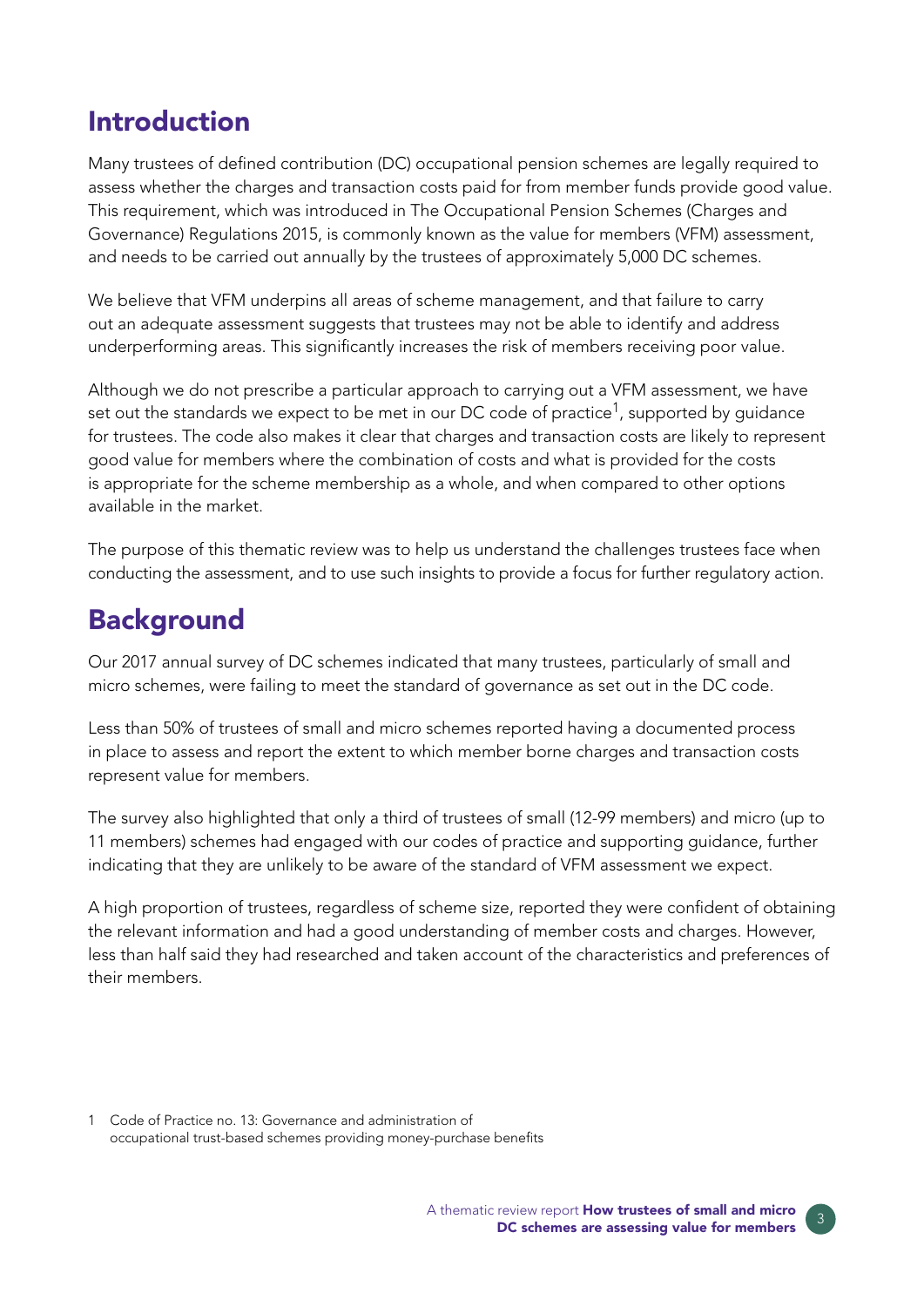### The review

We randomly sampled 101 micro and small schemes from the register of pension schemes to participate.

The review was conducted in two phases. In phase one, we wrote to the trustees and asked them to provide us with the section of their chair's statement relating to their VFM assessment (all participants had confrmed compliance with the chair's statement requirement in their most recent scheme return).

We received 68 statements in response to our request. The remaining 33 had not prepared a statement as they were either non-compliant or exempt from the requirement. We then reviewed the statements to see which VFM assessments were meeting our expectations.

In phase two, we conducted interviews with trustees of 19 schemes from the 68 that had responded. We wanted to understand how the trustees had interpreted the requirement to annually assess VFM, the steps they had taken to implement processes, and what support they had sought in order to conduct meaningful assessments.

Following the interviews, we wrote to the trustees to share our feedback on areas where they had met our standards and aspects of their assessment that could be improved. We then analysed the findings of our review and the interviews to identify common themes relating to risks and good practice.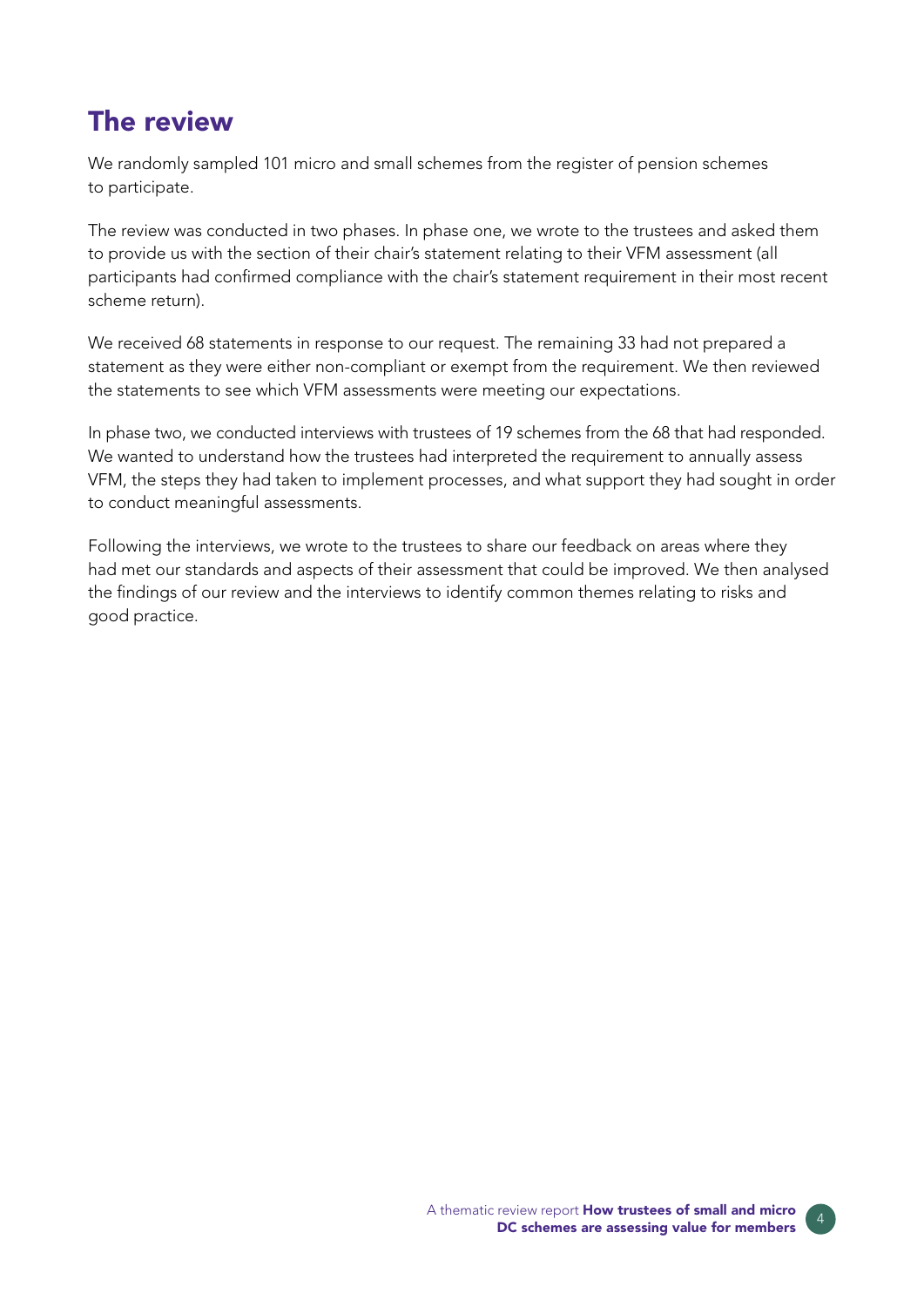# Key risks and failures

### Explanation of VFM assessments in chair's statement lacking in detail

We expect chair's statements to provide a meaningful narrative of how the relevant governance standard (in this case the VFM assessment) has been met. It is important that members are able to understand from the statement what steps the trustees have taken to assess value. This enables members to determine whether or not the scheme is meeting their needs.

The majority of the 68 statements we received and reviewed in phase one of this review did not meet the standard of assessment set out in the DC code – the breakdown of our findings are shown in Figure 1 below.





We received 25 responses where it was unclear whether a VFM assessment had been carried out. These typically consisted of the statements detailing the charges or giving a short description of the scheme, while making no comment as to whether these represented value for members.

A minority appeared to have misunderstood the requirements, with one statement suggesting that the insurer of the scheme (not the trustee) had a legal duty to ensure value for members. Another stated that it was the members' responsibility to take advice as to whether the scheme was good value.

The trustees of 10 schemes recorded in their statement that they had considered charges and concluded they were of good value. However, there was no explanation of the considerations made nor why the services received in return for these charges presented good value for members.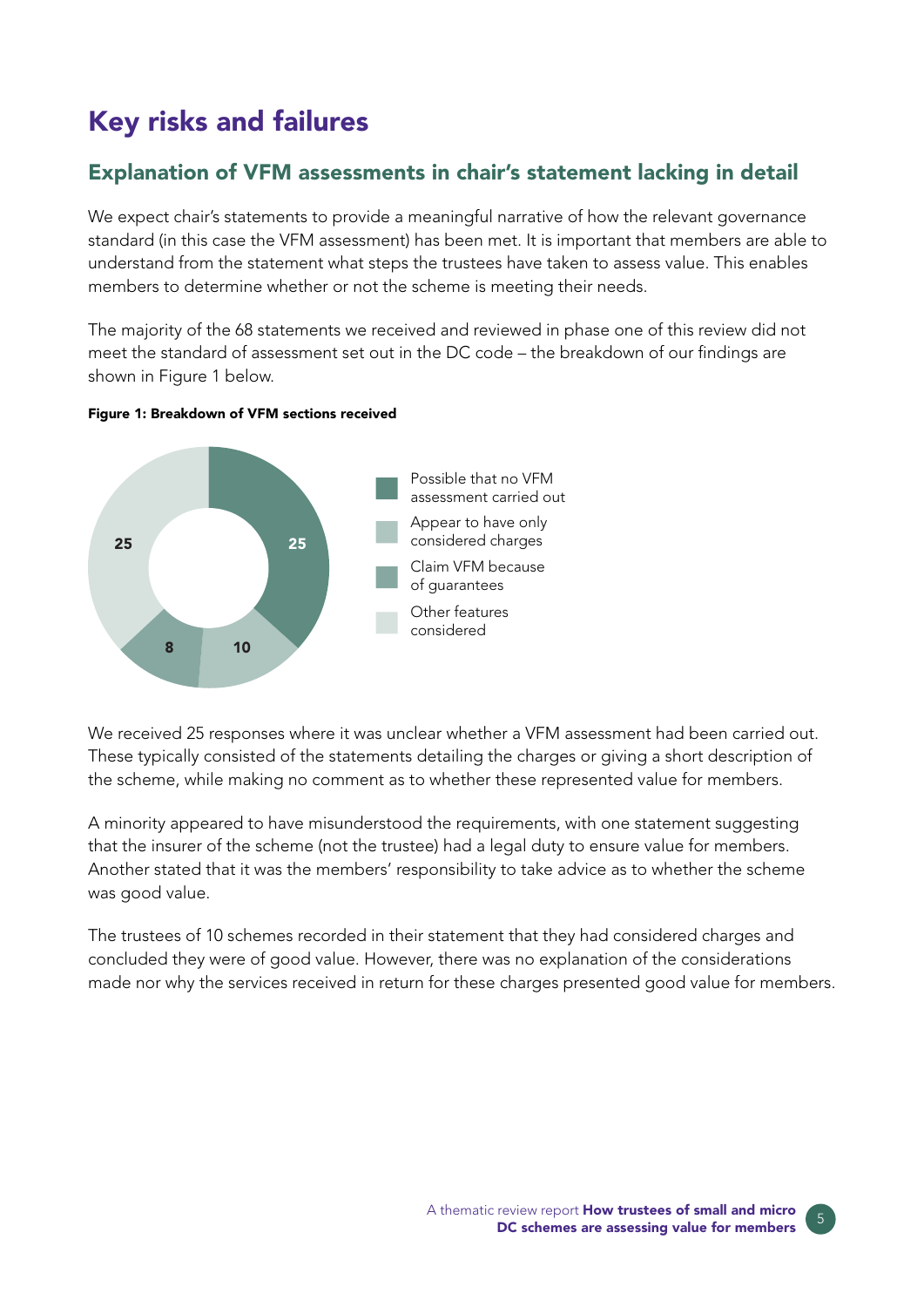We came across eight statements where the trustees had reached the conclusion the scheme was providing good value as they were invested in with-profts funds that included valuable guarantees and/or bonuses. The remaining 25 trustees listed other features they had considered, although there was often no explanation of why they believed each feature added value.

Most of the trustees we interviewed during phase two of the review had at least considered charges and performance in their statements. While they were able to elaborate on the various factors they had taken into consideration for the assessment during the course of the meeting, only a few provided us with documentation evidencing the steps they had taken.

Overall, our review of statements in phase one led us to conclude that many trustees did not understand the requirement to carry out a VFM assessment and had not carried out an assessment that met the standards set out in our DC code of practice and supporting guidance.

This was further supported by the findings of phase two, as half of the trustees we engaged with had not been aware of the DC code of practice and supporting guidance before being sent them in advance of our meeting. Those that had been familiar with the guidance often reported that it was not tailored to meet the needs of those running small and micro schemes, and that they struggled to find time to keep up to date.

### Issues relating to with-profits investments

30 of the 68 schemes that provided their VFM sections were invested in with-profts funds. Withprofits investments are pooled investments from which the fund provider's costs are deducted. A proportion of the remainder (the proft) is paid to the policy holders in the form of annual bonuses (although the amount may not be guaranteed and could be zero in some years). There may also be a terminal bonus paid if the policy is held to term, or a surrender value adjustment if the policy is terminated early.

The majority of trustees reported they had difficulties confirming the specific details of charges for with-profits policies with most reporting that such charges were implicit within declared bonuses. This resulted in the trustees focusing on other areas of the scheme where they felt able to consider value, such as the potentially valuable guarantees, bonuses and fund smoothing (rather than assessing the extent to which costs and charges represent value for members).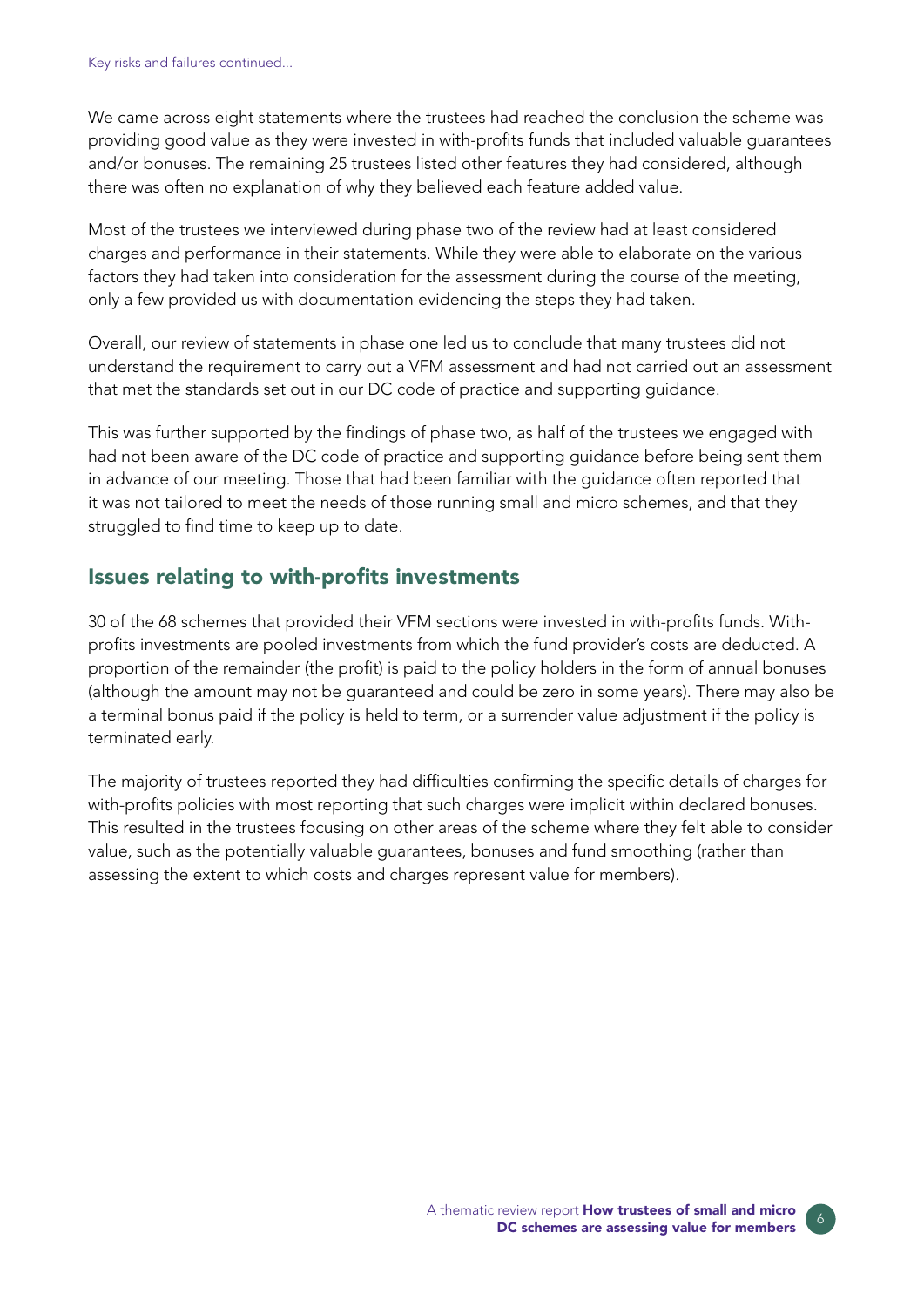# Evidence of good practice

### Identifying areas of poor value

We appreciate that much of the trustees' focus is on compliance with the requirement to produce a chair's statement because of the mandatory penalties for breaching it. However, they need to be aware that identifying areas of poor value as a result of their VFM assessment is not a breach of their obligations to assess VFM (although they should be mindful of their trust law duties where they do consider there is poor value). We expect trustees to be transparent about such matters in their statement, as well as detailing any plans for improvement.

Only a minority of trustees that took part in the review had identifed areas of underperformance and set out the steps they would take to address this. In one such case, the trustee identified very high member-borne charges and took the decision to close the scheme to new members, and set up a new arrangement where charges were signifcantly lower. The trustee then communicated this to their members along with details of how to transfer to the new scheme. We also encountered trustees who had committed to further work to improve and develop the services and options available to members. Despite having concluded that current charges presented good value to members, these trustees appreciated that improvements could be made to further increase the value for members.

### Engaging membership to identify member needs

Our DC code sets out our expectation that trustees actively seek out the views of their members to better understand their needs and that they should take this into consideration when assessing what represents value for members.

Although limited, we did uncover examples of trustees engaging members in this review. In one case, we encountered a trustee who had considered transferring the members of a longstanding scheme to a more modern arrangement. However, through direct engagement they were able to identify that the members of this very small scheme all placed considerable value on the level of death in service benefit provided. As a result the trustee was able to focus their consideration of alternative arrangements based on the specific needs of the members.

In this case, they were not able to find a more suitable arrangement as even though charges could have been reduced slightly by transferring, the death in service benefit that their members all valued would have been lost. This illustrates the importance of trustees engaging with members and taking their preferences into account.

We also encountered trustees who had taken a more informal approach to engaging their members. These were generally trustees of micro schemes who had personal relationships with members and were therefore aware of their individual fnancial circumstances and retirement objectives. These trustees could then use this information to take a proportionate approach to their assessment, targeting the areas of importance to members. While this approach can be effective we appreciate that it does not scale up to larger arrangements, and trustees should be aware that this relationship can be lost once members leave service.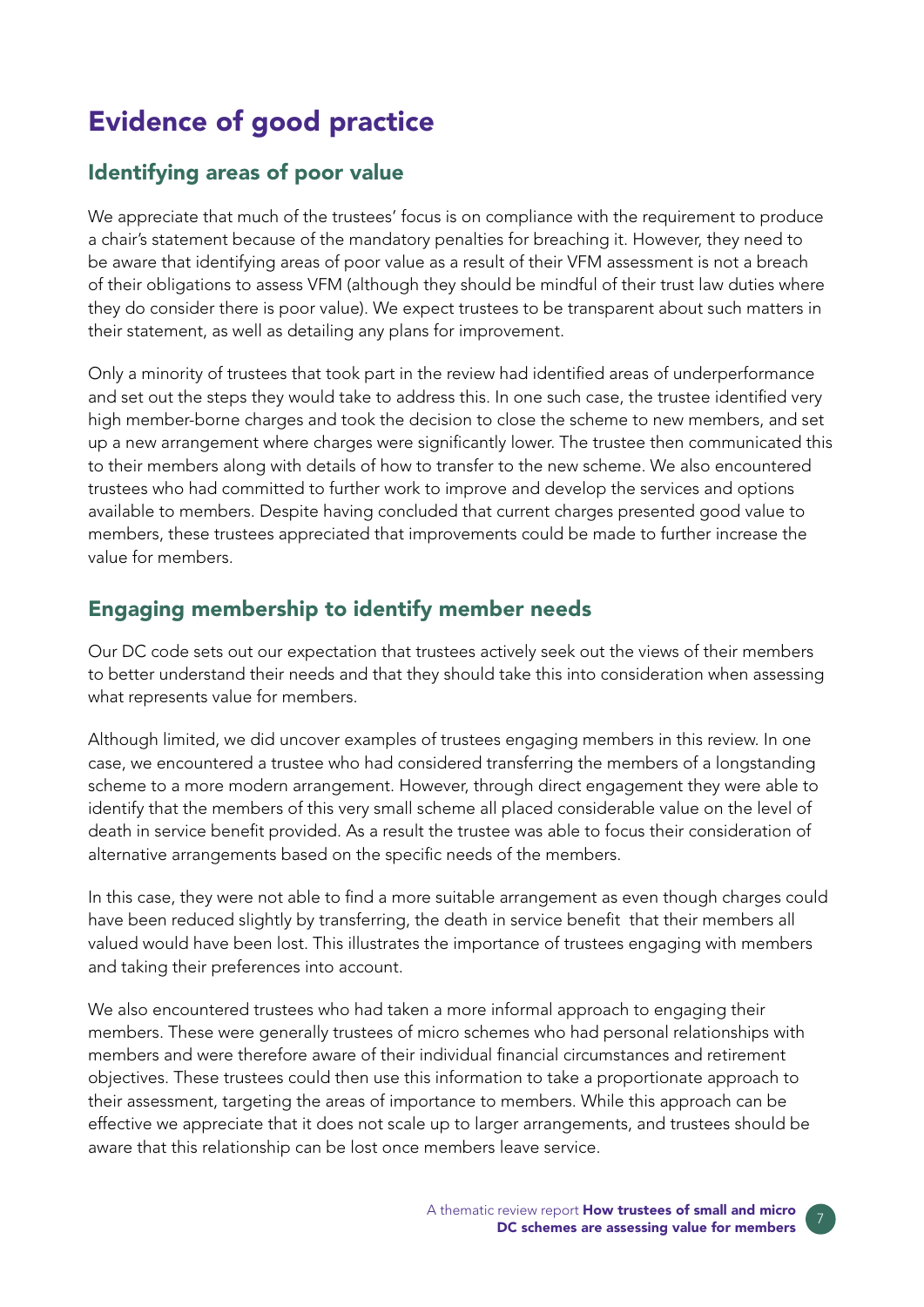### Detailed explanation of measures taken to assess value

A minority of trustees provided comprehensive explanations of their VFM assessments, specifying the aspects of services they had considered and comparisons with alternative arrangements.

We also noticed that some trustees had taken care to avoid the use of technical language and jargon, positioning their statement in a way that could be interpreted by readers with little or no experience in pensions.

By taking such steps, these trustees have provided their members with clarity about the costs they are paying and reassurance that their scheme is being governed well. This approach also provides a basis for comparison for further assessments, and can act as a record of the process to assess VFM. This helps to guard against loss of knowledge if there are any changes to the people responsible for running the scheme.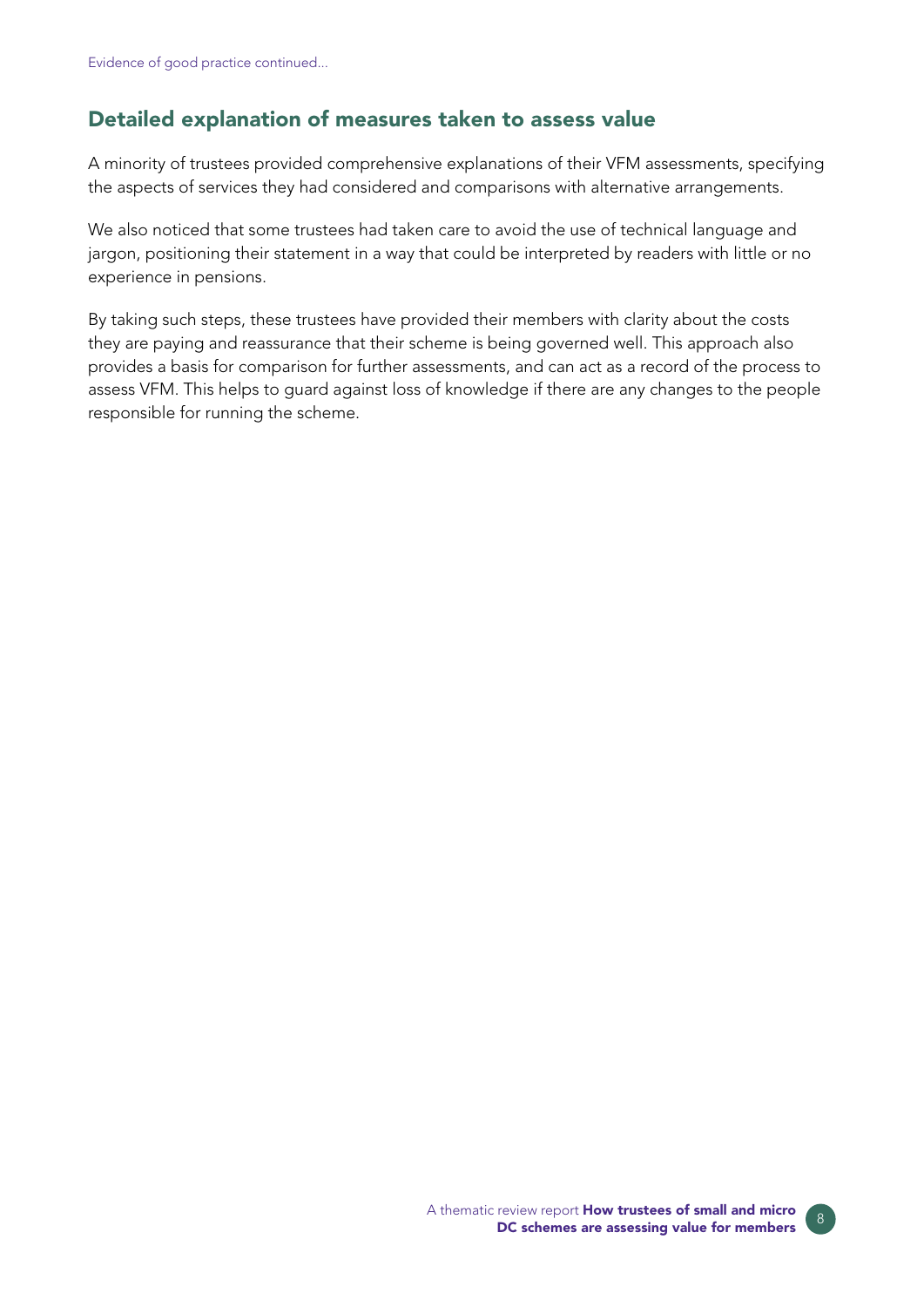# Failures to comply

The focus of this thematic review was not enforcement but to understand how trustees are assessing value for members. This report therefore does not provide specific details of any enforcement action we took as a result of this review and aims to highlight examples of good and bad practice we encountered. The details of any penalties resulting from this review will be published in our quarterly enforcement bulletins.

Under regulation 23 of the Occupational Pension Schemes (Scheme Administration) Regulations 1996, trustees are required to prepare a chair's statement that meets certain requirements within seven months of the scheme's year end.

Trustees who fail to prepare a statement that meets the requirements, or fail to produce a statement at all by the statutory deadline, are liable for a mandatory penalty of £500 - £2,000. Additionally, TPR has discretion to issue a penalty for breaches of the underlying governance requirements.

Our case team identifed that 22 of the 33 schemes that failed to provide us with the VFM section of their chair's statement were in fact exempt from the regulations. Mandatory penalties were issued to the trustees of the remaining 11 schemes but some of these were revoked following a review.

There were several instances of non-compliance with the chair's statement requirements where the trustees had appeared to use templates to assist them. When using a template to draft a statement, trustees should ensure that it has been developed to meet the legal requirements, and seek professional advice where necessary. We also came across two statements where the trustees had failed to meet the specific requirement to provide details of all member-borne charges, so we were obliged to issue them with a mandatory penalty.

Trustees should be aware that further amendments to the regulations which came into force on 6 April 2018 state that, in addition to the VFM assessment, the chair's statement should:

- Set out the level of member borne charges and (where available) transaction costs for:
	- each individual default arrangement
	- each individual arrangement where members can select the funds and where the assets were invested during the year
- Provide an illustrative example of the cumulative effect over time of the relevant costs and charges on the value of a member's benefits

Please note that, as previously, trustees must indicate what (if any) transaction cost information they have been unable to obtain and explain what steps are in place to obtain the remainder.

We also identifed 17 statements where the trustees had not included any explanation of their VFM assessment. This did not necessarily mean they hadn't carried out an assessment, but had failed to give an explanation of it, and therefore we had to issue them with a mandatory penalty.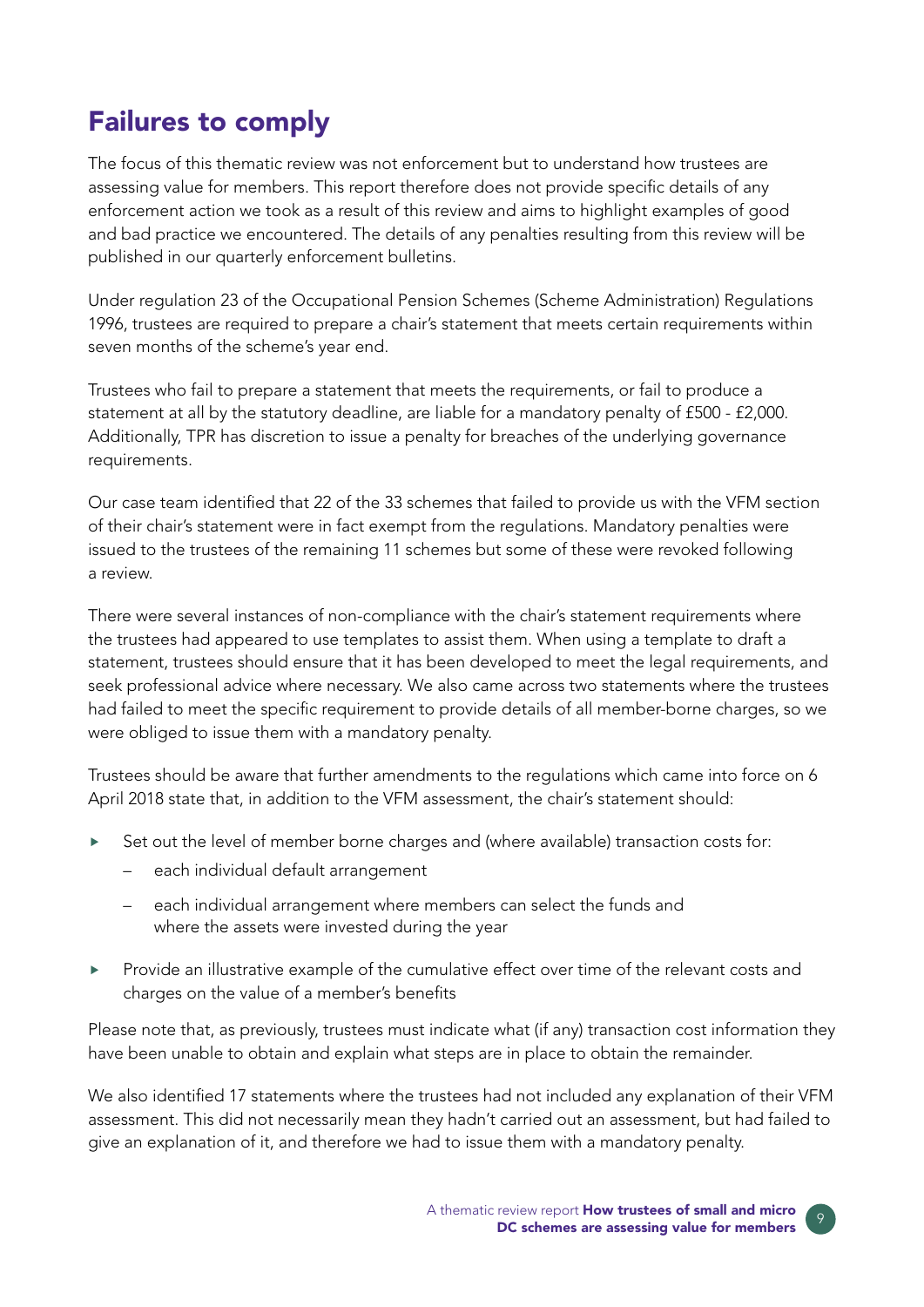### Next steps

We have recently updated our quick quide to the chair's statement including a new section highlighting common mistakes. This should go some way to helping trustees understand both the legal requirements and our expectations when completing their chair's statement.

We are considering taking further steps to improve the rate of correct responses to the chair's statement question in the scheme return, which could include spot checks of chair's statements in the future.

We will also be investigating the challenges that with-profts investments pose to trustees being able to conduct meaningful VFM assessments. This includes adding new questions to this year's scheme return and working with industry to explore this matter in greater detail.

We will be more directive with trustees of small and medium DC schemes and communicate with them in a way that sets very clear expectations about the actions they should be taking across a wider range of governance duties.

As a first step, we will be piloting a regulatory approach that seeks to ensure members are in schemes where the default arrangements are properly governed. We will target segments of DC scheme trustees with tailored communications, setting out what we expect them to do in reviewing the strategy and performance of their default arrangement, including the considerations they should be making about VFM. We will then follow this up with interventions to ensure the reviews meet our expectations.

We will also review our winding-up guidance to help trustees who believe that winding up their scheme would provide the best value for their members. These trustees may decide that their members would be better served by being moved into a scheme that is more likely to be better run and provide better value, such as a master trust.